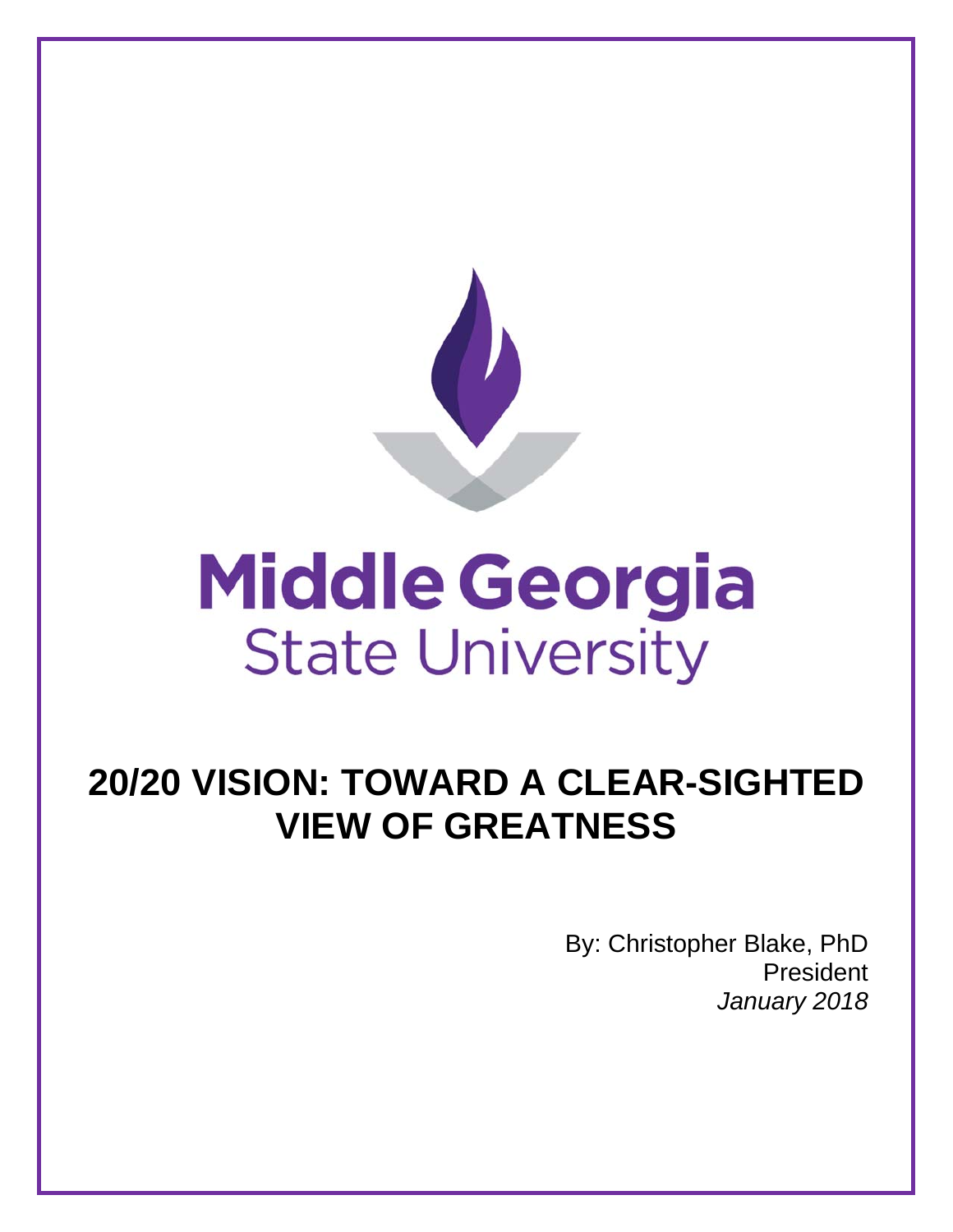#### *Vision, Values and Planning*

*"We transform individuals and their communities through extraordinary higher learning"* This was the Vision Statement that we published four years ago, shortly after my appointment as President. It was conceived for a recently consolidated institution on a trajectory to University status, which was to be built upon the best of established traditions and the excitement of new possibilities. This vision was right and achievable because of the successes of our two former institutions which had for decades powerfully served the people of middle Georgia.

Our Vision Statement also provided the bedrock to our first Strategic Plan for the years 2015- 18, *Greatness Begins Here*. We have now reached a new milestone at Middle Georgia State University, as we shall soon conclude that first plan, and it is time for us to consider and take our next steps. This White Paper is issued to the University community of students, faculty, staff, University Advisory Council, Foundation trustees, and friends across the region in order to prompt thought and discussion as we begin the process of building a new Strategic Plan, a plan that will indeed allow us to take our next steps.

Our vision has emanated from the core values we have powerfully lived out and demonstrated: Stewardship, Engagement, Adaptability and Learning. This conviction in the power of the past and the promise of the future drove us successfully forward through historic transformation into a state University, tasked by the Board of Regents to continue being accessible both academically and financially to a broad range of middle Georgians. In short, our mission speaks to opportunity and growth for our students, building on the past. Our four core values encapsulated both our historic experience and our future aspirations.

We can take pride in the knowledge that we have indeed achieved much in these postconsolidation years and have successfully provided extraordinary higher learning in multiple ways. Like any organization that aspires to extraordinary results, we knew that we needed a plan to guide and focus our energies. And so our first Strategic Plan—*Greatness Begins Here*—was designed to help chart our course in driving both our mission and our vision as a public University. That plan's progress is being reported quarterly on our website as we near its conclusion.

Five years into our existence as a single institution, at the end of our first Strategic Plan, it is again time for us collectively, as a community of scholars and learners, to look afresh at where we are and where we want—and need—to go as Georgia's newest and most affordable University. Planning is not a one-time event. Effective planning requires rooting our daily operations in the bigger picture, and making necessary adjustments—to short and long term strategies—based on results, or lack thereof.

#### *Our Next Milestone*

Last fall, at the Board of Regents meeting on our Macon campus, I used in my address an analogy to describe the changes we have managed and the challenges we now face. That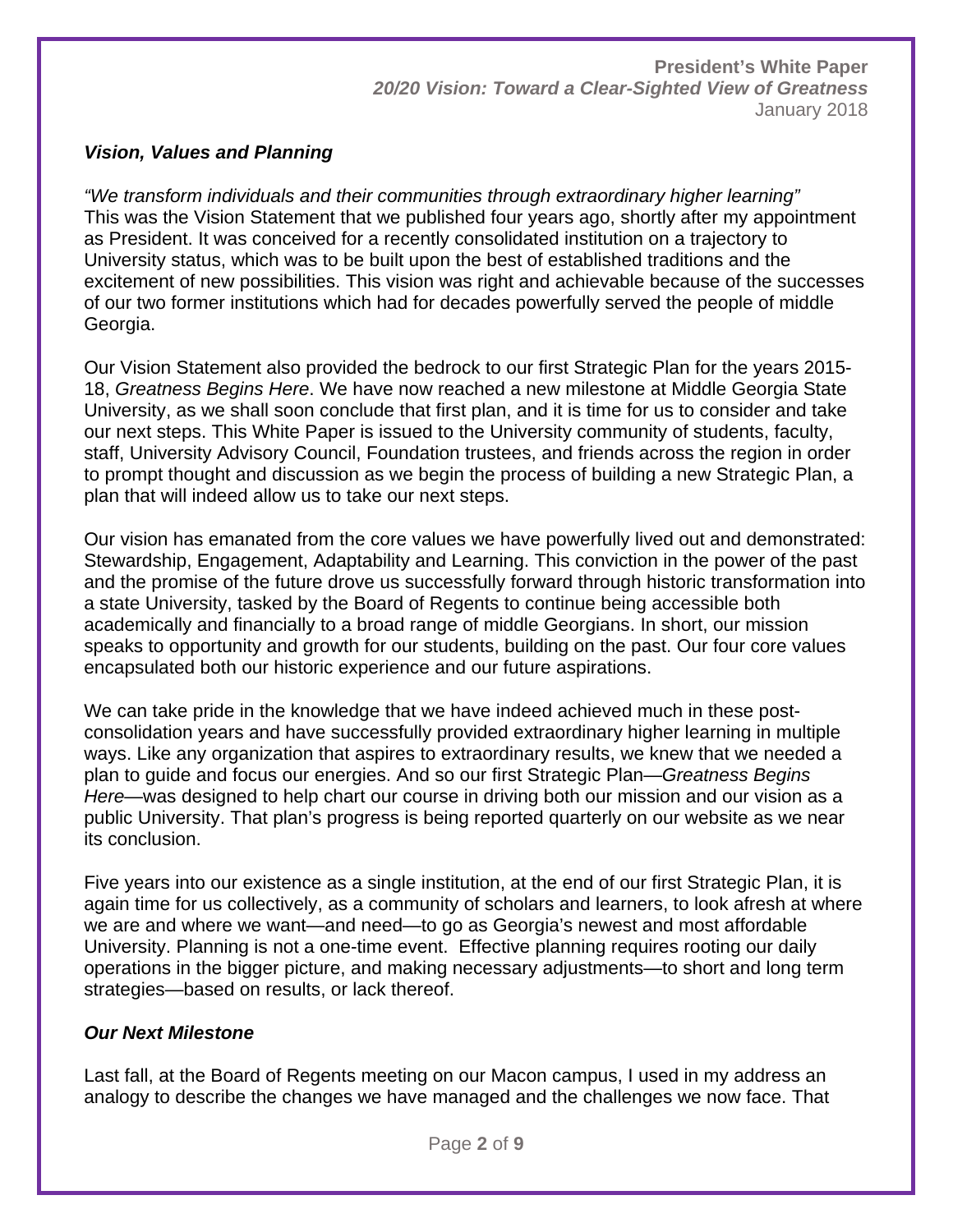analogy suggested that just as young persons at age five are expected to leave the full-time security of home and to embrace new ways of being and learning in Kindergarten, so after five years as a single institution it is now time for us to affirm more confidently our place, our role and our identity in the fabric of higher education.

The first five years of human life witness extraordinary human growth and development, and then we require something new and bigger for young people as they grow. The same principle can apply to us as an organization, as a University that has grown up from its birth over the past five years. At five, we now also embark on a new rite of passage, in a sense we now must "go to school" by expanding our horizons, our insights and our experiences in serving the people of middle Georgia. That is the challenge and calling of the next period of life and work for Middle Georgia State University.

To meet this challenge, and to set the scene for how we should do this, I share here some observations.

#### *Intentionality*

Firstly, we must live more strongly the intentionality of our work. There are more educational opportunities, needs and options than we can realistically address. So we must be targeted and selective about programs for students that are strongly "mission and market" aligned, that are resource-effective, and that will drive enrollment growth and volume. Given our finite resources and our broad geographic presence, it is critical that we identify our key intentions and efforts, and do so from positions of proven strength rather than untested aspirations.

That is why our next Strategic Plan is so important. Just as we know the early years of schooling are absolutely critical to the lifetime potential of a person, so will what we do in this next phase be vital to our sustainability and highly formative in our trajectory. We have a sixmonth window in which I am challenging the campus to build a new plan. Our new Provost will be the executive officer tasked with its development, supported by the University's Strategic Planning Board.

While this White Paper is not the place to prescribe what that plan will produce, there are some obvious principles that come into play. One of these I shared with the Board of Regents: namely, that it is going to be easier for us to present ourselves to the public and to make the right institutional choices for the public if we understand that at our core we are a hybrid institution. That is something to celebrate! Middle Georgia State University is a union of diverse places, energies and opportunities. The task is to continue building that union, which we have begun well, so that a clearer sense of our identity and brand can be lived, resonated and expressed.

#### *Academic Identity & Strategy*

Our identity will be in our intent to be a University with an access function, rather than in any single form of delivering that promise. In short, we must embrace a sense of hybrid mix that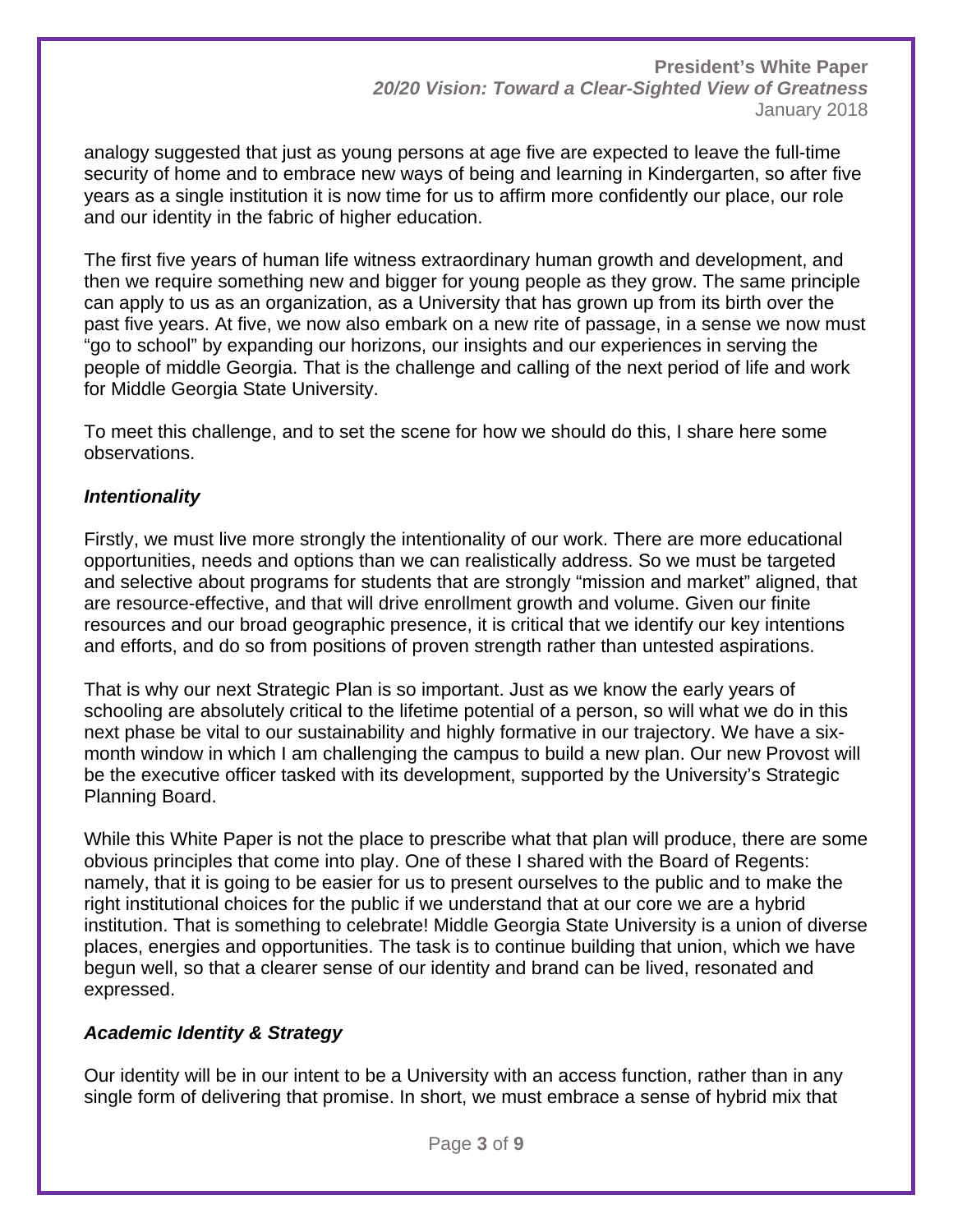builds on our diverse strengths across our five campuses, with their local communities, and also in an online non-geographic mode. Traditional and non-traditional; academically strong and prior learning experience; new and returning student; resident and commuter; online and face-to-face; full-time and part-time; arts and professional; science and business; certificate and degree: these and other examples of a hybrid identity are ways that we truly are Middle Georgia State and must now grow as an access function University.

This institutional complexity should be welcomed as our norm and promise, and not cause us anxiety. We are truly a "both-and" University, rather than an "either-or" institution. In that sense we reflect well the multiple realities that now impact our students, and the human experience generally, in the digital revolution of recent decades. Instant access to information and personalized communications have transformed human activity, and placed global interaction and accessibility at our fingertips. Global competition and global accessibility are realities to be embraced, and made available for our graduates to apply in their lives and livelihoods. They must be locally competent and globally confident. We are already in a strong position to capitalize on that need, given our career-building, professional orientation and strengths.

That institutional distinction means that we are overdue in terms of articulating and expressing a clear academic strategy for the University. It is time for us to be resolute in terms of our programs, our delivery and our formats; in short, our academic promise and the educational appeal to our students. There is still uncertainty about where, how and when our students can complete their certificate or degree programs, and in what formats. There is still hesitancy about how best to structure and promote the differing values of residential, commuter and online opportunities. There is still uncertainty about pathways to program completion across our five campuses. There is still a lack of systematic planning for academic delivery through graduation. In short, there is not yet a sufficient academic plan that is student-focused and resource-effective. That is not acceptable as we enter this new phase of our institutional life and must be addressed expeditiously and strategically.

#### *Student-Focused*

A student-focused curriculum, a student-focused schedule, and student-focused service in every academic and administrative department must therefore be developed to ensure that our programs are indeed accessible and lead efficiently to degree completion. In support of this focus, a richer understanding of the kinds of student life that underpin learning must be organized for our student cohorts. That will take imagination about the structure of learning, the delivery systems of content, the concept of an academic calendar, the scale of faculty-student engagement, and the repertoire of student support and extra-curricular programs we have in place.

We have made significant strides in the past five years, and now need to systematize those more coherently. For example, the old semester calendar, with sixteen weeks and four days of teaching per week, will no longer suffice. The traditional teaching calendar must be supplemented aggressively by a new understanding of time, locus and engagement through to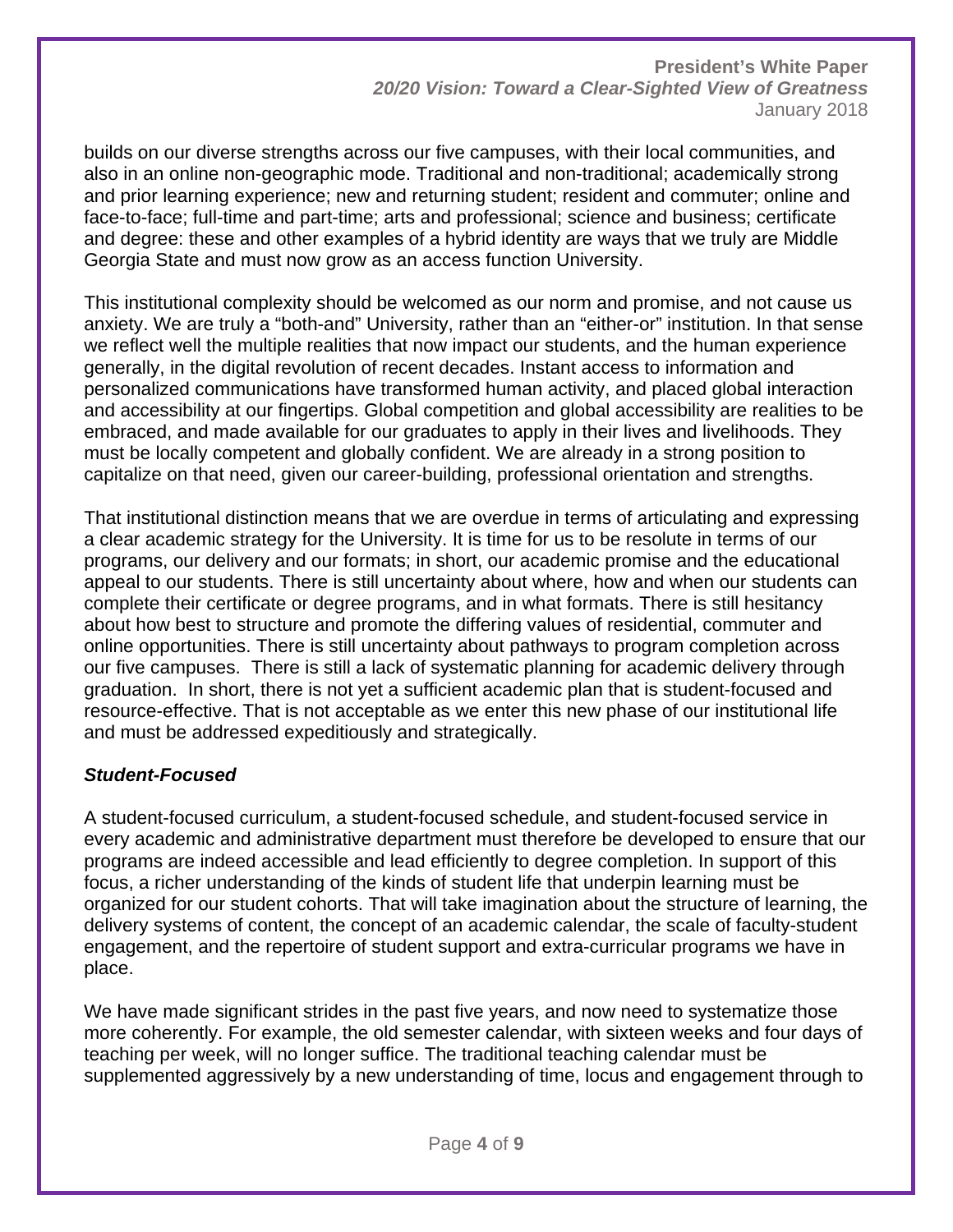degree completion. Similarly, if students are residents or commuters, how can we build a student culture outside the classroom that supports their progression through graduation?

Faculty expertise and success is central to a student-focused academic strategy, and we have made progress these past years in building expectations of what constitutes a university-class faculty. But further work on faculty growth and support is essential if we are to meet the academic standards our students need and expect. A robust learning environment for students is only possible if we provide diverse routes for faculty excellence and create an entrepreneurial spirit of how faculty can foster student learning and creativity. One of the greatest assets we enjoy is the life and intellectual capital of our outstanding faculty—they are often who students credit for helping them gain a new perspective. But that resource must be built and developed, and faculty development needs a new level of commitment, resourcing and expectation across our campuses.

#### *Momentum Year*

It is, therefore, fortuitous that the University System of Georgia is investing new energy and action in its Year of Momentum, designed to maximize student clarity about program coherence and ensuring the first 30 hours of a degree are clearly available. This gives an excellent statewide context for us to think about how our programs directly lead to enrollment and graduation. It also pushes us to identify which strengths will drive our priorities and energies and how our programs will provide that momentum for students to succeed and proceed to graduation in a coherent, planned, available program of study.

Building momentum will require a combination of intentionality, identity, and relentless focus on serving our students well. We clearly need to have a confidence about who we are, and who we want to be. That confidence will shape our message to the public and will help determine which of the myriad options we select to target and resource, to achieve that same Momentum which the USG is asking us to embrace. Clearly we have seen extraordinary growth in specific professional areas, and our academic reputation is taking a new shape, building on demonstrated successes and strengths.

Aviation and Information Technology are two clear examples of reputational advantage, helping position us at the forefront of new knowledge in high-demand and niche fields. That experience may suggest expanding our niche professional promise and asking our faculty how best to unite professional career outcomes with new iterations of pedagogy, curriculum and course delivery. For example, our QEP program has delivered to large numbers of students the experience of community-based learning. How can we expand this to consider it a possibility for every one of our degree-seeking students?

To fulfill our goals of enrollment, retention, progression, and graduation, we must now embrace powerfully the reality of lifelong credentialing and qualifications for our students. The average age of our student body is 26 years, and our recent graduate programs have shown the potential of adult learning. We must show the agility to respond with appropriate programming to empower this hybrid student population so that we can support their aspirations and provide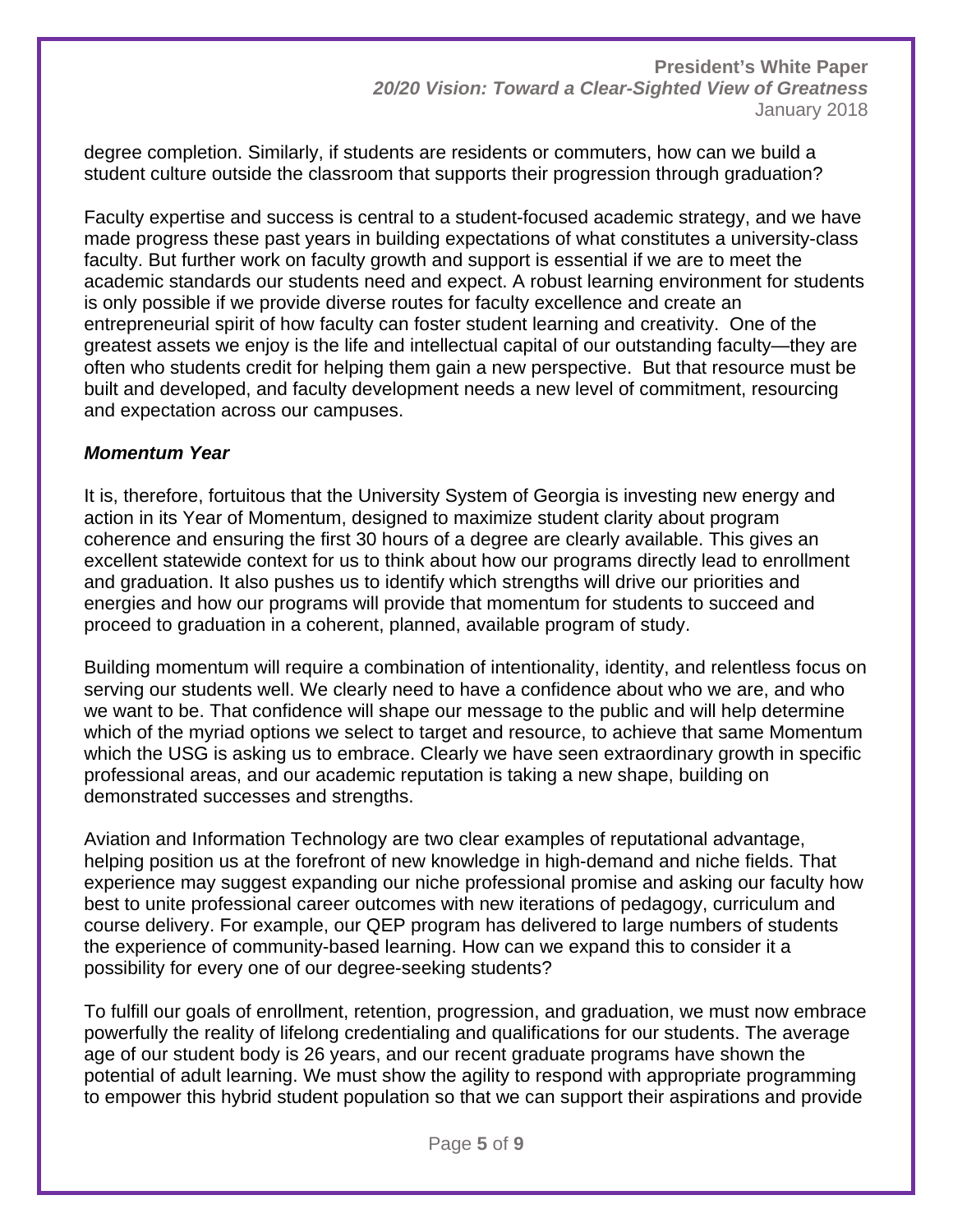a means to transformation in their lives at different ages and stages of career development. We already have built the foundation to do this well.

We have made extraordinary strides in developing a repertoire of academic programs and awards: Associate, Bachelor, Master Degree and Certificate Programs. We have begun to provide learning and credentialing across a range of high-demand careers and niche professional needs in middle Georgia. This alignment of programming promise to professional potential can be more finely tuned, to ensure that we are the most affordable University of choice for career-minded, degree-seeking citizens in middle Georgia. Our region of Georgia is primed for economic fulfillment, and while we cannot be "all things to all people", we can be the University that provides the pipeline from aspiration to education to employment in degreebased careers, such as Health Science, Business and Aviation.

# *Agility Required*

Our capacity is not only achievable through intentionality, as I mentioned, but also requires agility. A hybrid identity requires skilled nimbleness in identifying and addressing that missionmarket alignment. I have always had a fondness for our core institutional value of Adaptability, which speaks directly to this nimbleness and agility. While each of our four values supports and integrates with the others, the selection of Adaptability four years ago was a shrewd choice.

The concept of change sometimes plays out dialectically in our human experience, both exciting and exhausting us. We can both desire it and seek to avoid it. What is clear is that change will happen, regardless of our stance, and that we have navigated it at MGA with extraordinary skill in the past five years. Just as human development from birth through age five sees inestimable change, so our first five years have witnessed an amazing rate and scope of transformation. So we have a great track record on this!

Now we need to systematize how to organize that agility to leverage maximum efficiency and effectiveness in academic enterprise and outcomes. There is no question about our work effort these past five years. Our faculty and staff have stepped up robustly to the many tasks of educating and graduating thousands of students through the stressful change-processes of consolidation and university transition. Each of us has worn many hats on most days! Now we should apply our fourth value, Learning, to the tasks of administrative efficiency and effectiveness.

This past year demonstrated that principle in the work of the Enrollment Action Team, which worked across department and office lines and has learned to build collaborative processes. We have seen the effect of its work in this spring's positive enrollment story. That principle now needs applying more broadly across the University to ensure an agile and effective working culture, uniting our campuses and uniting our working responsibilities.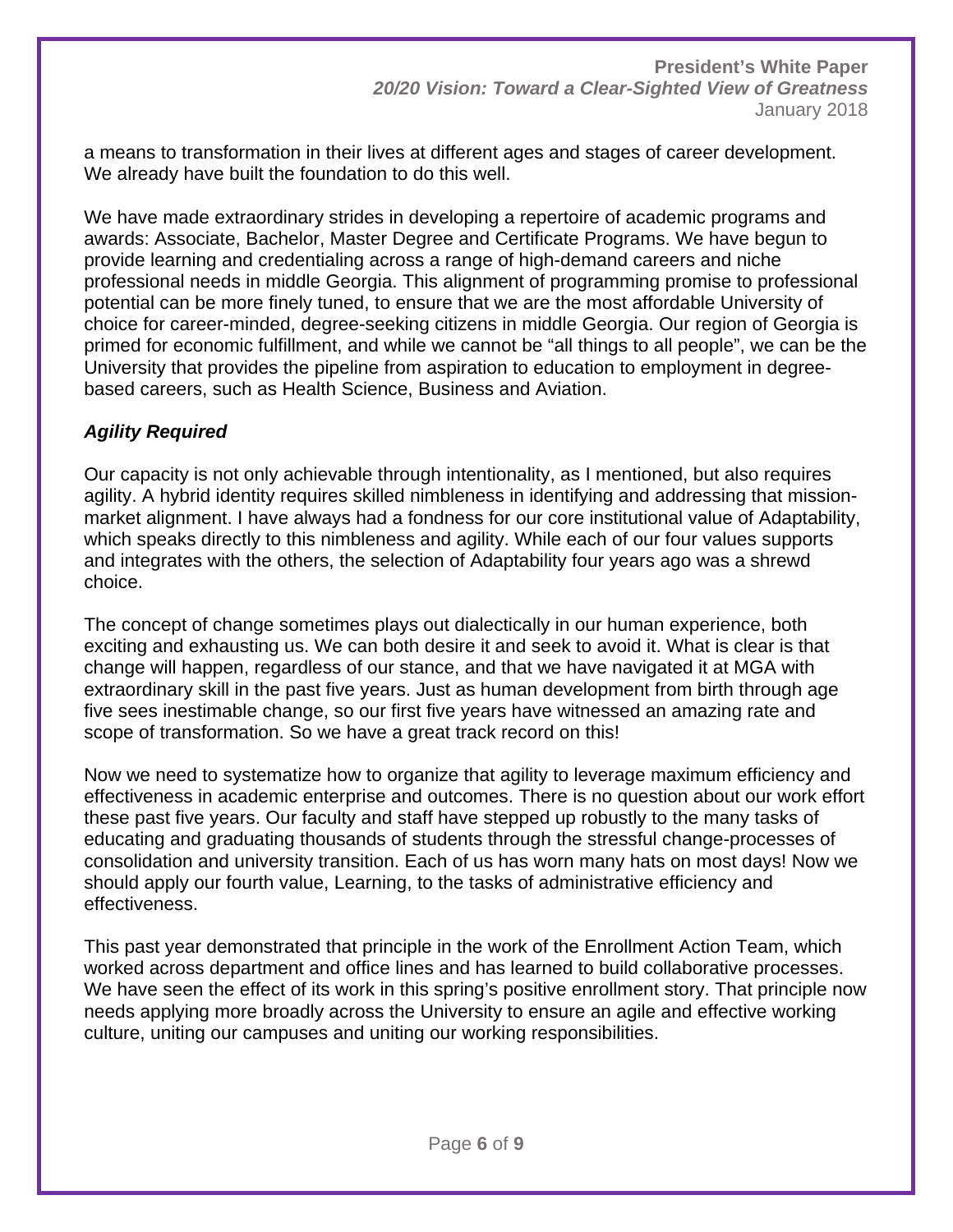# *Beyond Doing More With Less*

The primarily reason why we must and can be agile is the double-edged economic sword that hangs over us. Our return on investment is indisputable, but our ROI is borne at the price of extraordinary frugality and efficiency. It is fitting that the USG is currently examining efficiency and effectiveness across all its colleges and universities. I am truly convinced that we provide an exemplary model of an institution that has been ahead of the curve, living through some of the tough challenges and economic conditions now facing higher education at large.

We will, I believe, be a living example of what others will need to emulate, especially in terms of keeping down costs and avoiding tuition dollars as the answer to financial resource needs. The reality is that tuition rates are going to stay near flat for years to come, and that as of FY19 the elevated price of online tuition—one of our strongest yields—is facing rapid elimination. In short, student tuition payments are not the answer to new dollar needs, and that is the right approach for the financial health of our students and our society.

This reality then requires us to rethink our economic model and to adjust accordingly, as we have been doing recently. Enrollment volume growth must be a core solution to economic strain. In the same way that enrollment decline over five years followed a trend line without the same rate of decline in faculty and staff employment, let us be candid in recognizing that enrollment growth must now outpace new levels of staffing in both administrative and faculty positions.

While we will of course find the need for new positions that clearly demonstrate a positive ROI, our first instinct must be to attract and retain greater numbers of students largely within our current levels of staffing and budgets, and using efficiency and effectiveness to resource those students. In short, we must increase our enrollment, and then use a nuanced balance of continued "austerity" and specific new investments to support those students and ensure continued institutional sustainability in finances.

Enrollment growth alone, though vital, will not be solely responsible for ensuring our economic resurgence. Increased philanthropy has begun with our Campaign and it must now gain pace quickly. Many of our academic aspirations—new leadership programs, study abroad opportunities, national accreditation goals, among others—will need private support and investment funding from donors. To that end, we have authorized a grant writing staff position, precisely to offset the increased cost of that position with a clear ROI edge in its outcomes of increased external funds for the University. Similarly, we have restructured Auxiliary Services to provide a stronger mindset of entrepreneurship to drive revenues. New business contracts with partners within our regional communities offer another method of enlarging our thinking and practice regarding non-E&G revenues.

Universities must do this, and in so doing grow to be places of plurality, diversity and augmentation in their thinking and organizational practices. That principle of plurality must govern our economic model in the next few years. While enrollment will be the primary driver for our human and economic model, it alone will not complete the task. A broader base of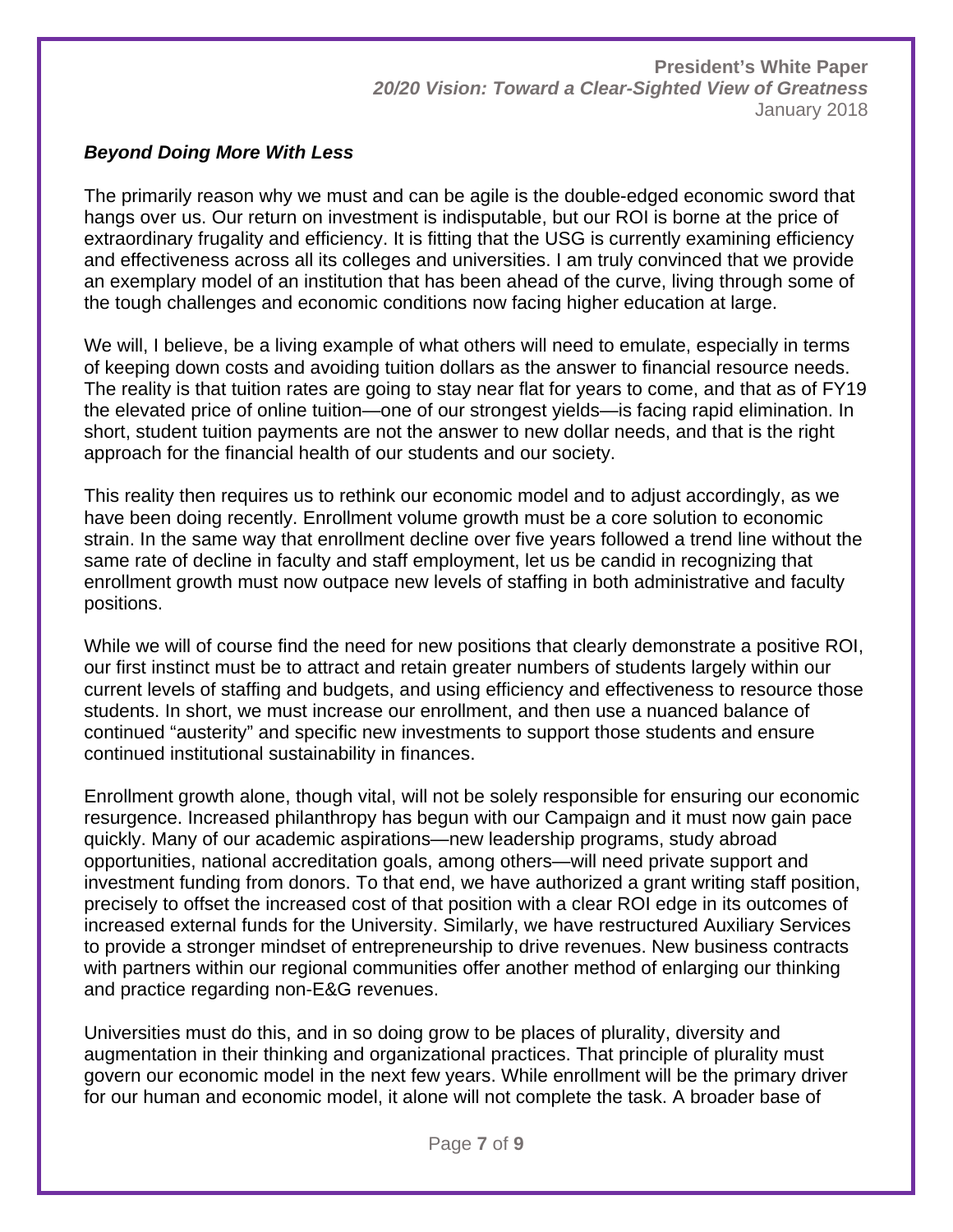revenue generation must be fostered and engaged across our campuses, with our donor base, with partners and with our alumni. To do that will require a powerful presence, voice and partnership with agencies in our communities.

We have recently done this very well with the creation of Advisory Boards at the College/School level, and the new University Advisory Council. We have established grantbased partnerships with the Department of Justice in the new School of Education & Behavioral Science. We have built pipelines of employment in Aviation for our graduates to move directly into the aviation business base. These are the ways to foster resource-rich partnerships that will bring new students and new funds to MGA. Our next plan must look at building this culture of engagement with the public sphere that is the hallmark of a public university.

# *Data-Informed & Technologically Competent*

None of this will be achievable if we do not know and do not rely at all levels on the metrics by which we can measure how we are doing. This issue has concerned me for a while. We have some powerful tools for data collection and for providing a technological infrastructure to support our unity, but are not yet using them broadly or intrusively to assist sufficiently in critical decision-making.

In the past year we have made great strides in the professional leadership, regular reporting and data infrastructure at MGA, but much more needs to be undertaken quickly. In short, a complex university needs a robust set of data "dashboards" to chart progress and assist governance across its organization. A data-rich culture is a friend to us all, and not a threat. Exposure to performance allows for improvement, as well as accountability.

The weekly reports that have been shared this past year with large groups and departments concerning enrollment trends have been a clear step in the right direction. But many of these are still manually produced and not available or used informatively across offices and campuses. Whatever platforms, warehouses or reporting systems we use, a culture of analysis and sharing of data through enhanced technology usage must be driven by our next plan. We need to know how we are performing, and we need to be able to tell the story that the data is showing us.

The primary purpose of a technologically-contemporary, data-rich environment is to help us know best how to serve our students and to manage the conditions and choices that will optimize the chances of their success. Chancellor Wrigley's re-affirmation of Complete College Georgia's primacy requires us to show to how we will "move the needle" on retention, progression and graduation. We cannot make the right decisions to foster and support that commitment without a data-rich environment and the stakes for our students are too high for us not to redress this data-gap promptly.

I have through my career found that when universities tell it for what it is, and let all stakeholders know what it is, then there is the growth of consensus, agreement and